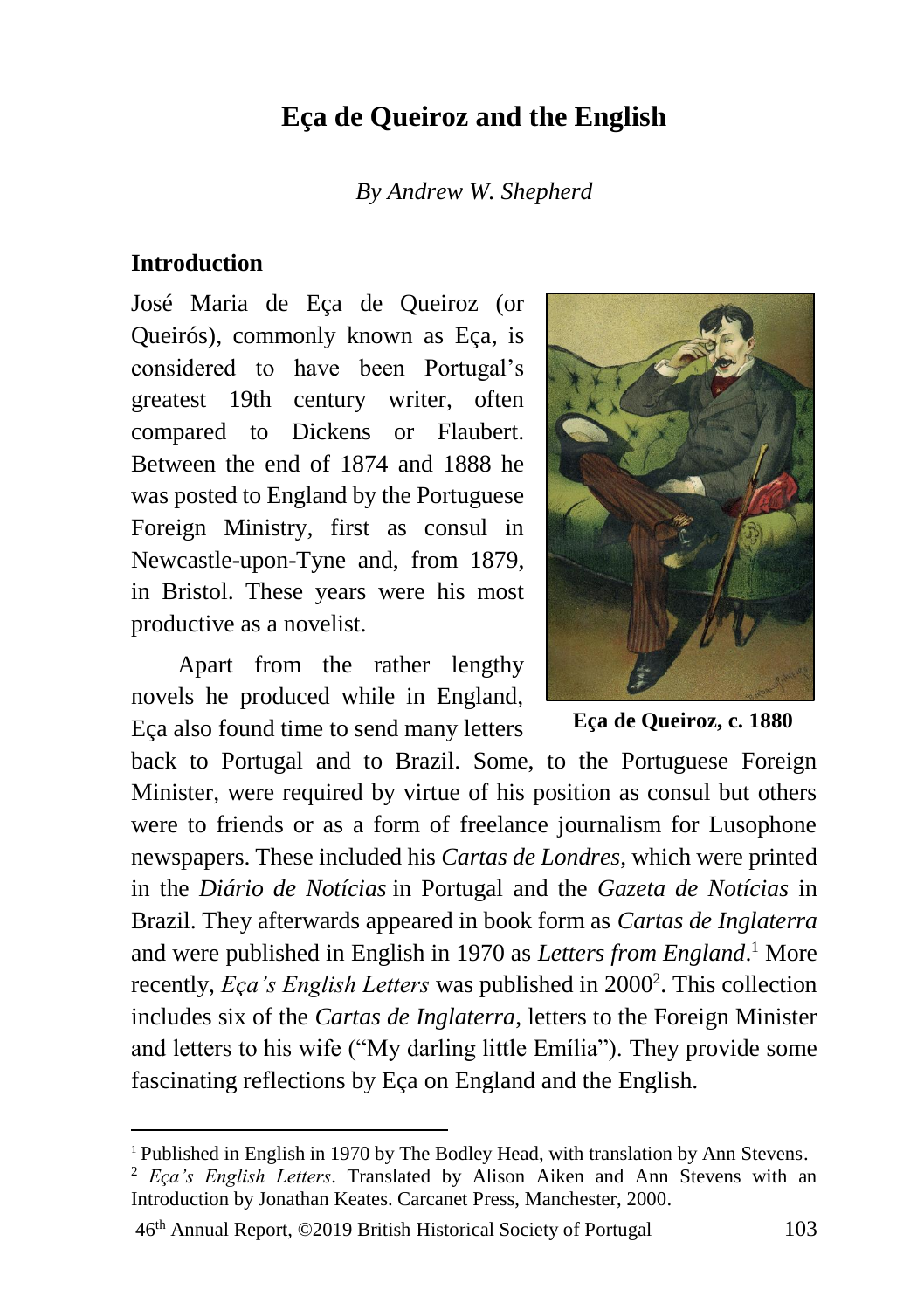## **Early life**

Eça was born in Póvoa de Varzim, just north of Porto, in 1845. His birth certificate records him as being the son of an unknown mother. As was not uncommon at the time, his unmarried mother left home so that her son could be born away from social scandal. To protect the mother, his lawyer father assumed paternity and responsibility for his son. Eça's parents did marry when he was four years old, but he did not live with them, again in order to avoid scandal, staying with his paternal grandparents until he was ten. At the age 16 he began studies in law at the University of Coimbra.<sup>3</sup>

His first published work consisted of prose poems that appeared in the *GazetadePortugal* magazine. Hethenworkedasajournalistin Évora. In 1869 and 1870, he travelled to Egypt as a journalist and was present at the opening of the Suez Canal, also taking the opportunity to visit Palestine.<sup>4</sup> His first novel, *The Mystery of the Sintra Road* (*O Mistério da Estrada de Sintra*), which originally appeared as a serialisation in the *Diário de Notícias*, was co-written in 1870 with Ramalho Ortigão. While Eça was working in Leiria in 1871 and 1872 the two also briefly collaborated to produce a monthly magazine known as *As Farpas (The Barbs),* which, under Eça's influence, offered a caricature of modern Portuguese society. Eça's contributions to the magazine were published as two volumes in 1890, as *Uma Campanha Alegre.<sup>5</sup>*

Eça is considered to have belonged to the so-called "generation of 1870", a group of Portuguese intellectuals who were particularly active from the late-1870s to the beginning of the  $20<sup>th</sup>$  century. Although such clusters of artists or writers are far from unknown (e.g., the Impressionists in Paris or the Bloomsbury Group in London), Oliveira Marques argues that the growth of Portuguese intellectuals at that time owed much to the country's openness, together with the improvement

<sup>3</sup> For a quick biography of Eça (in Portuguese), see Eça de Queirós in Luso Livros at https://www.luso-livros.net/biografia/eca-de-queiros/.

<sup>4</sup> Diário de Notícias, *Eça de Queiroz – De Port Said a Suez.* 16 November 2019.

<sup>5</sup> http://www.dominiopublico.gov.br/download/texto/eq000007.pdf. Not in English.

<sup>104</sup> 46th Annual Report, ©2019 British Historical Society of Portugal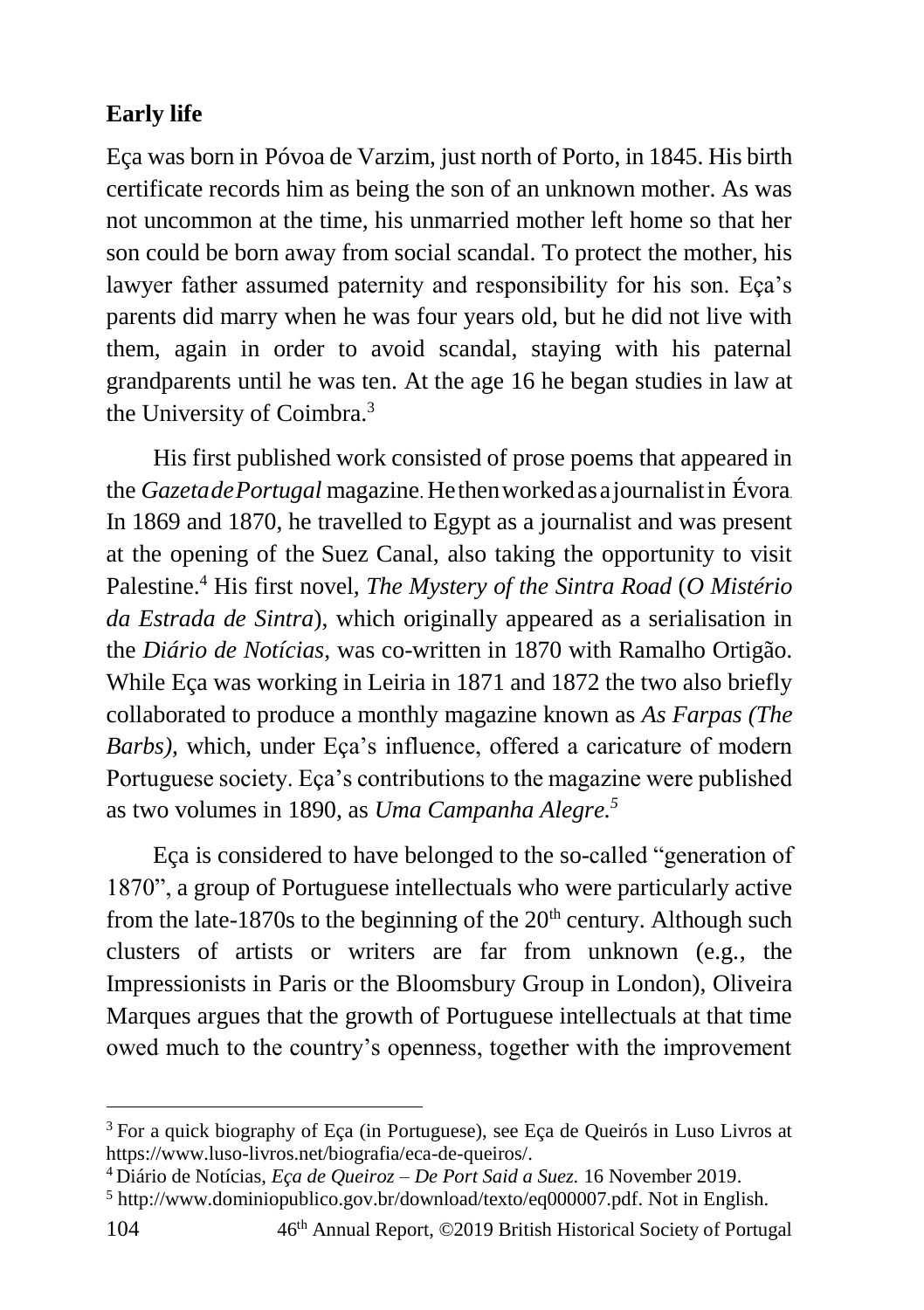of communications and existence of a free press. He sees them as exponents of a new Portugal, open-minded and striving to rise from industrial, commercial and political underdevelopment. The generation of 1870 were "anticlerical rationalist .... and generally anti-monarchist".<sup>6</sup>

Eça was a Francophile and France, notably Paris, is often referenced in his letters from England. Writing of the English aristocracy he notes how winters are spent in the country before "a breather is taken in Paris, a large gulp of civilisation".<sup>7</sup> He sought the job of consul in Paris for a long time, which he was finally granted in 1888. Once there, however, he became rather disenchanted with the upperclass Parisian lifestyle and satirizes this in his novel *The* 

 $\overline{a}$ 



**Eça de Queiroz, c. 1882**

*City and the Mountains<sup>8</sup> (A Cidade e as Serras)*. <sup>9</sup> Even though several of his works were written while in England, the country inspired no similar novels. There were relatively few references to England in his books, although Carlos Maia, the hero of arguably his most famous and best novel, *Os Maias*, was sent to England for schooling. According to Jonathan Keates in his Introduction to *Eça's English Letters*, England

<sup>6</sup> Oliveira Marques. 2018. *A very short history of Portugal.* Tinta da China Ltda. Lisbon

<sup>7</sup> Unless otherwise indicated, all quotes from Eça are from *Eça's English Letters,* op cit. <sup>8</sup> Published in English in 2008 by Dedalus (reprinted 2018), with translation by Margaret Jull Costa.

See article by Ninna Taylor in the BHSP Newsletter No. 3. https://www.bhsportugal.org/library/articles/the-french-influence-on-eca-de-queirozviews-of-late-19th-century-portugal-the-novel-a-cidade-e-as-serras-(the-city-and-themountains).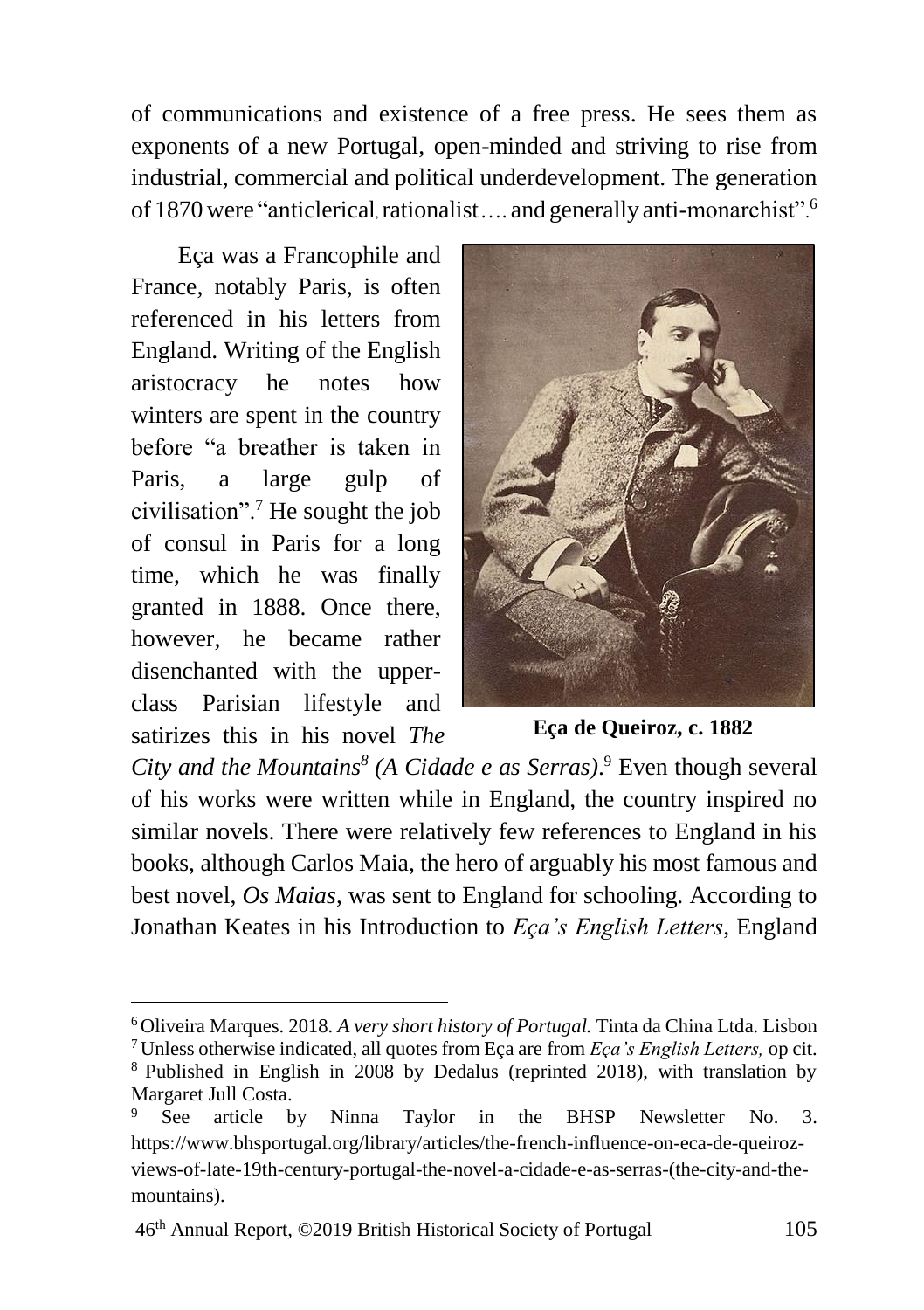gave Eça the "luxury of distance from his abiding fictional material".<sup>10</sup> One does not know whether to be disappointed that the country failed to inspire Eça to set one of his works there or to be relieved that the English were not subjected to his considerable wit and powers of observation in one of his novels. He surely made up for the latter omission in his letters.

## **Eça de Queiroz in England**

After a brief two years in the consulate in Havana, which included a trip to the United States and Canada to review the conditions of Portuguese emigrants there, Eça arrived in Newcastle at the end of December 1874. His first impressions were not good. Writing to Ramalho Ortigão just a month after his arrival he commented on the constant "spleen". Furthermore, "imagine a black brick city, half-drowned in mud, with a thick atmosphere of smoke, penetrated by a damp cold, inhabited by 150,000 disgruntled, poorly paid and sour workers and………. horribly rich employers."<sup>11</sup> His letters to Ortigão suggest that he was rather lonely, with only one significant friend, the Swedish Consul.<sup>12</sup> In another letter, however, he noted the advantages of being in Newcastle: "it is an excellent place in which to study…there is nothing to distract me – neither nature, society, theatres, or women."<sup>13</sup>

Eça was posted to England at a time when relations between Britain and Portugal were souring as a result of disputes over southern Africa as part of the so-called *Scramble for Africa*. Portugal wished to set up a colony stretching from Angola in the west to Mozambique in the east. The problems already faced by Portugal in creating hegemony over the area were compounded in 1884-85 when an international conference in Berlin, which became known as the Congo Conference, defined a new law by which colonial possession was nine tenths of the rule. Difficulties culminated in 1890 when Britain sent an ultimatum that threatened aggression against its colonies if Portugal did not

<sup>10</sup> *Eça's English Letters* op cit.

<sup>11</sup> https://feq.pt/2018/02/01/eca-de-queiroz-consul-em-newcastle-on-tyne/

<sup>12</sup> Público, 2001.https://www.publico.pt/2001/06/16/jornal/o-spleen-de-eca-158858.

<sup>13</sup> Quoted by Mónica, Maria Filomena, 2005. *Eça de Queiroz.* Tamesis Books. p. 119

<sup>106</sup> 46th Annual Report, ©2019 British Historical Society of Portugal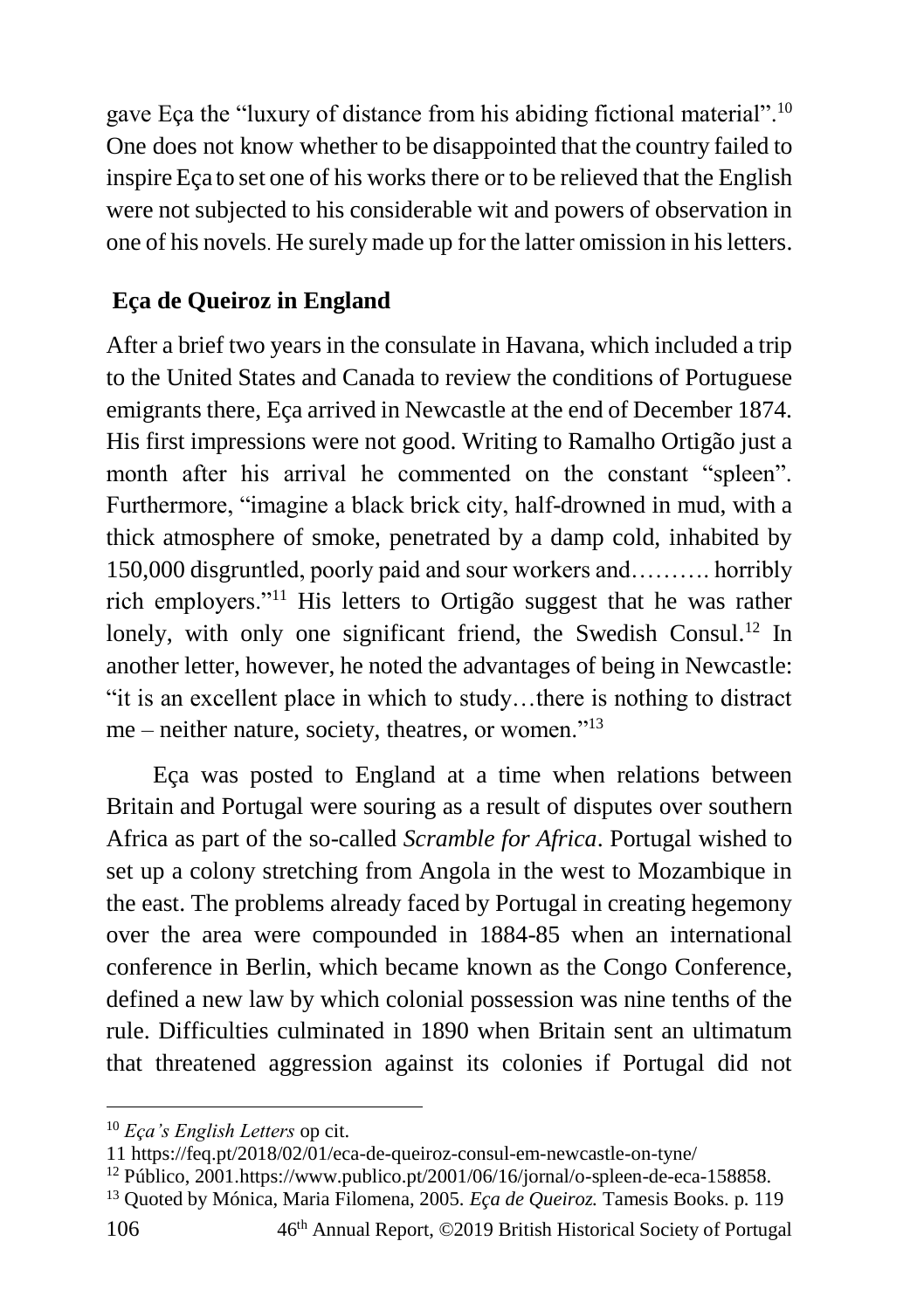withdraw from the contested areas that eventually became Malawi, Zambia and Zimbabwe.<sup>14</sup> Eça had much to say on this when writing from Paris after the ultimatum had been issued.<sup>15</sup>

To modern eyes it may seem strange that Portugal should have had consulates in Newcastle and Bristol. Today it has just one outside London, in Manchester, together with four Honorary Consuls. But circumstances were rather different 150 years ago. Communications were much slower. A great deal of wealth had been generated in Newcastle by ship building and heavy engineering and its importance was perhaps relatively greater than it is now. For Eça, Newcastle must have seemed a very dynamic place compared with what he saw as the "sickness" of Portuguese society.<sup>16</sup> Lacking significant supplies of its own, Portugal was a coal importer and much of its coal had been coming from Newcastle or from South Wales, which seems to have been the responsibility of the Bristol consulate. Indeed, the consular services raised revenues. In a letter to the Portuguese Foreign Minister in June 1877 regarding the miners' strike in the Northumberland and Durham coalfields, Eça reports that the income of the consulate had dropped by 80%, as in six weeks only six ships had left for Portugal. In early January of the following year he notes that "ten or twelve days have gone by without any cargo being sent to Portuguese ports".

During his time in Newcastle Eça wrote *O Primo Basílio* (*Cousin Bazilio*) <sup>17</sup> and part of *The Tragedy of the Street of Flowers* (*A tragédia da rua das Flores*). The latter concerned the relationship between a young man and an older woman and was only published in Portuguese in 1980 when the copyright of the Queiróz family ran out. The reasons why first he and then his family did not publish the book earlier are unclear but are likely to have much to do with the fact that the issues

 $\overline{a}$ 

<sup>17</sup> Dedalus European Classics, 2016, with a translation by Margaret Jull Costa.

<sup>14</sup> Oliveira Marques. 2018 op *cit* pp 167-180

<sup>15</sup> See ShepherdAndrew, Eça de Queiroz and the 1890 Ultimatum. BHSP Newsletter 3 https://www.bhsportugal.org/uploads/fotos\_artigos/files/EcadeQueirosUltimatum.pdf <sup>16</sup> Freeland, Alan, 1986. Eça de Queirós: Consular Correspondence from Newcastle. Vol. 2 p 100. https://www.jstor.org/stable/41104815?seq=1#page\_scan\_tab\_contents.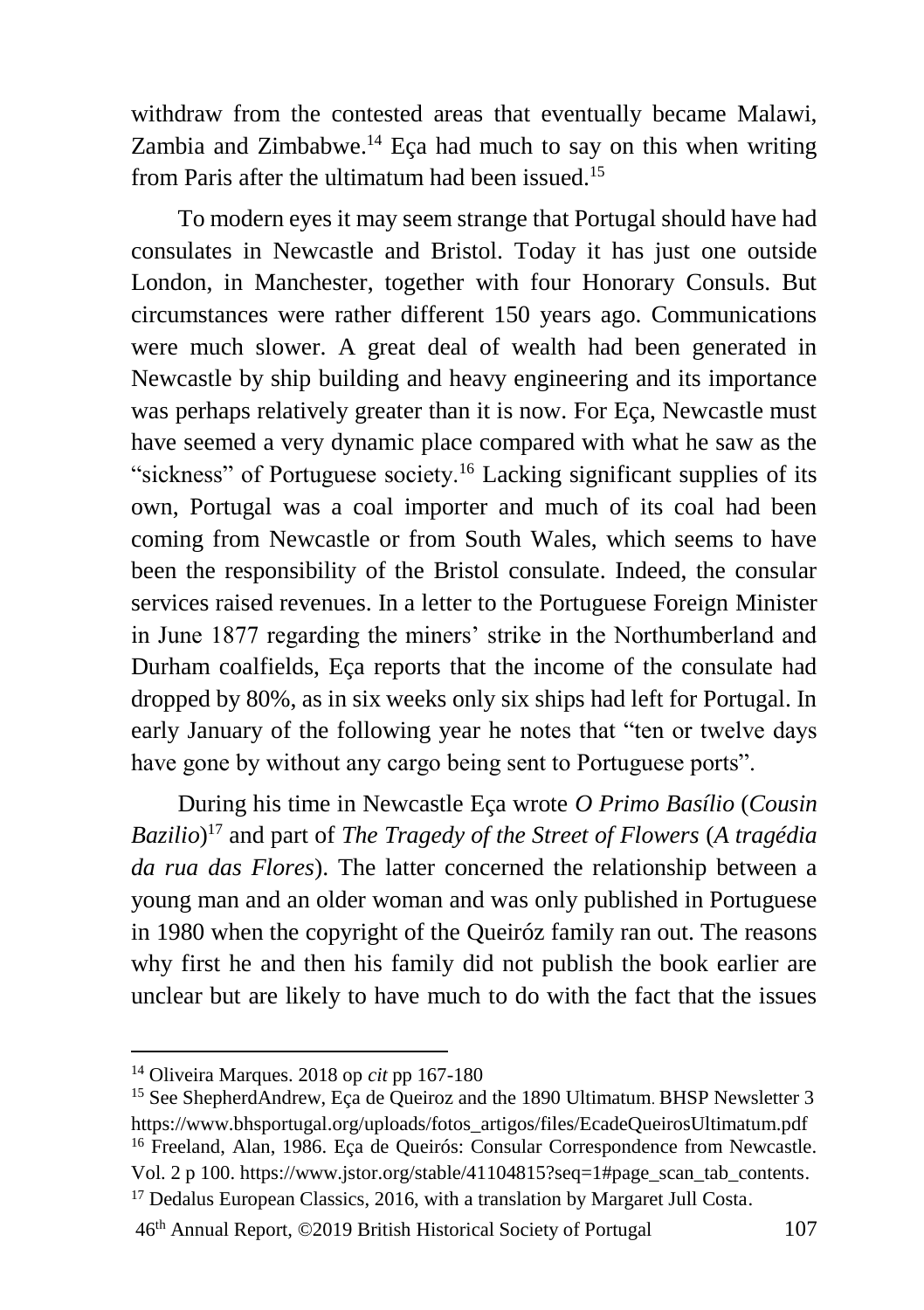discussed were "too close to home".<sup>18</sup> He also worked on *O Conde d'Abranhos (The Count of Abranhos),* originally to be titled *A Catástrofe,* which was also only published posthumously.<sup>19</sup> Another work published posthumously was *To the Capital* (*A Capital*), on which he also worked while in Newcastle.<sup>20</sup>

With Letters of Recommendation from Lisbon, the Portuguese embassy in London suggested placing a plaque at 1 Eldon Square, address of the former consulate in Newcastle, which was apparently done. $21$  That building is long gone, replaced by a supermarket, and a commemorative blue plaque exists at 53 Grey Street



where Eça lived, unveiled in 2002 by the Portuguese ambassador. In the 1870s, Grey Street was one of the most elegant in all of England.

Exactly when or why Eça moved to Bristol is unclear but it seems to have been during the second half of April 1879. A letter to the Foreign Minister on 15 April makes no reference to an imminent move. It is unlikely that he would have resisted the change of cities as Bristol is much closer to London, which Eça clearly enjoyed visiting.

While in Bristol Eça wrote most of *Os Maias,* which took him eight years and would not be published until 1888. *The Mandarin<sup>22</sup>* appeared in 1880. It had been written in a hurry while on holiday in France, as a favour to the editor of the *Diário de Portugal,* to whom he had promised the serialisation rights for the much-delayed *Os Maias.* Some say that his haste to complete *The Mandarin* led to plagiarism.

<sup>18</sup> See Margaret Jull Costa's Introduction to the 2009 Dedalus European Classics version of the novel. Those who have yet to read the novel are advised to read the Introduction as an Afterword, as it rather gives the plot away.

<sup>19</sup> Porto Editora 2015 and others. Not available in English.

<sup>20</sup> *To the Capital*, translated by John Vetch and published by Carcanet Press in 1995. <sup>21</sup> Público, *op cit*.

<sup>&</sup>lt;sup>22</sup> Published by Dedalus in 2009, with translation by Margaret Jull Costa.

<sup>108</sup> 46th Annual Report, ©2019 British Historical Society of Portugal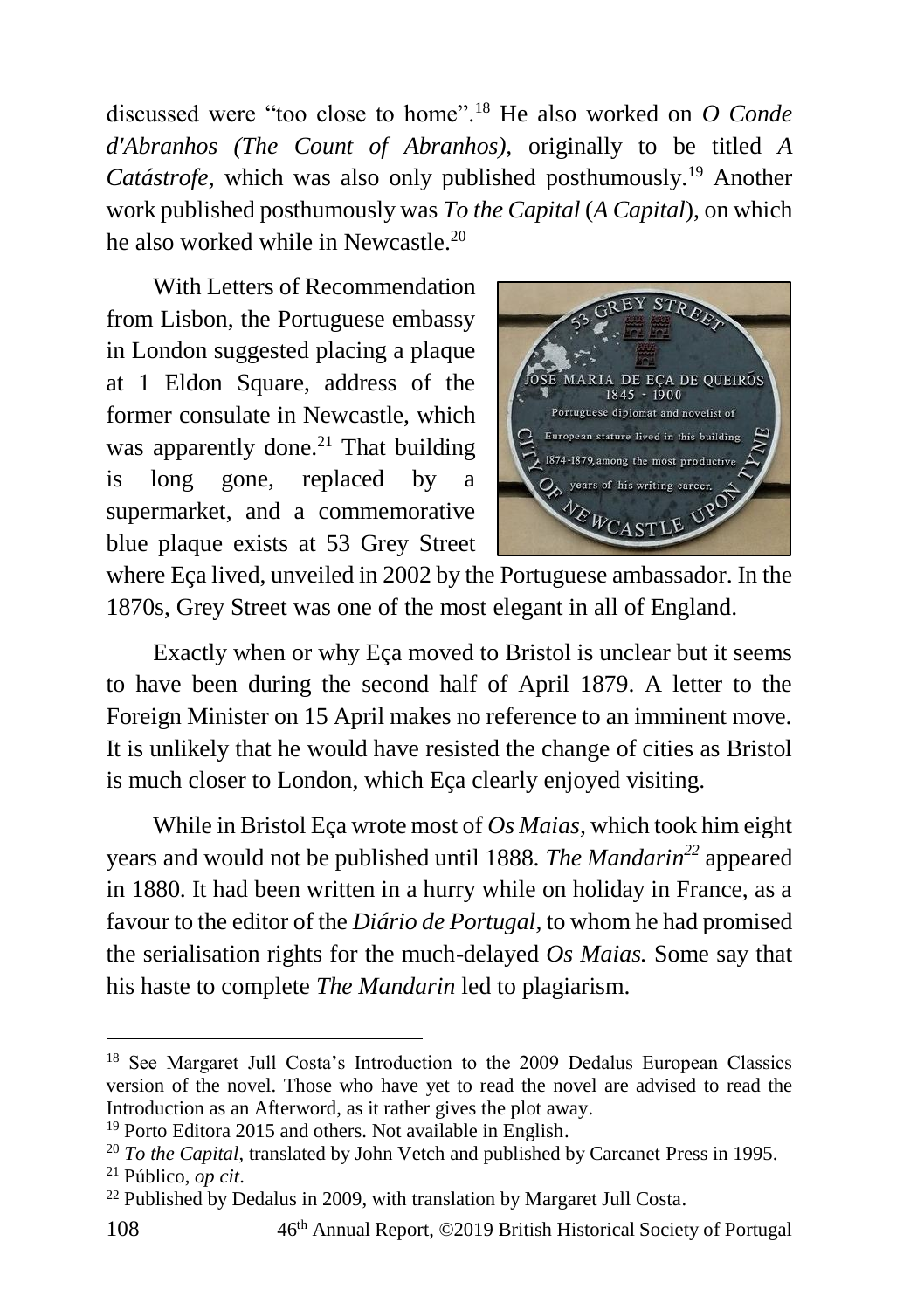In 1885 Eça became seriously ill and returned to Portugal to convalesce. During this time, he met Maria Emília de Castro, sister of his friend, the Count of Resende, with whom he had travelled to Suez. They married on 10 February 1886 at a small wedding. The lack of sizeable celebrations, which would normally be expected for people of their background, may have had something to do with his illegitimacy. After the wedding they travelled by train through Europe and arrived in Bristol in March 1886, eventually taking up residence at 38 Stoke Hill, in Stoke Bishop, not far from Clifton and the River Avon. It is a sizeable house and it is not clear why the couple felt that they needed such a large property, particularly given its distance from his office.<sup>23</sup>

Maria Emília was unhappy there, partly because of its remoteness, and this led to the decision to seek accommodation in London, leaving Eça to commute to Bristol on the Great Western Railway. While he was looking for a suitable house, she and their first child stayed in Torquay. In London, they rented a property at 23 Ladbroke Gardens in Notting Hill. While there he finished revising *Os Maias* and completing *A Relíquia (The Relic),* which was first published in serial form in Brazil in 1887 by *Gazeta de Notícias*. Efforts to persuade English Heritage, which is responsible for the blue plaques affixed to buildings in London, to allocate one to him at this address have so far not borne fruit.<sup>24</sup> Some of his letters to his wife in Torquay record his London house-hunting efforts, commenting adversely on what was available. It is clear they were on a tight budget.

Comments made in his letters to Maria Emília and others indicate a dislike of English houses. He had a distaste for red brick houses, which all looked the same to him, unlike the whitewashed houses of Portugal. This enabled him to indulge in further (slight?) exaggeration; "…those long, monotonous lines of brick, when they all have the same black front door, the same lace curtain stretched across the same window, behind which is the same white pot with the same sad geranium."

<sup>23</sup> Mónica, *op cit*.

<sup>24</sup> Público, *op cit*.

<sup>46</sup>th Annual Report, ©2019 British Historical Society of Portugal 109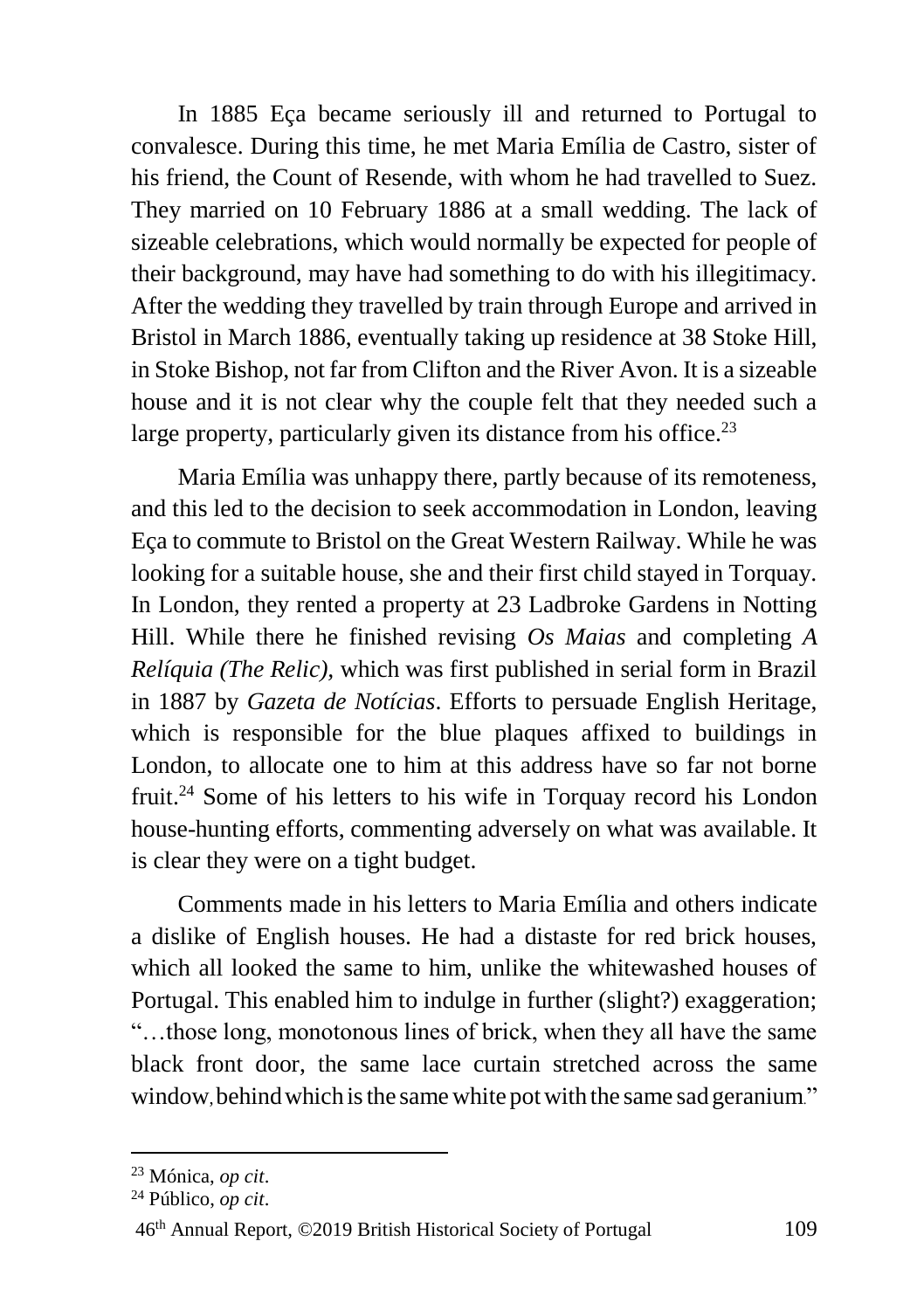

**The house of Eça and his wife in Bristol<sup>25</sup> The couple's London residence<sup>26</sup>**

In 1888, having learned that the consulate in Paris would become vacant, Eça wrote to his friend Oliveira Martins, an important politician, asking him to influence the decision in his favour. The couple left for Paris in the same year.<sup>27</sup> He died in France in August 1900 from unknown causes, by then the father of four children.

### **Eça's observations about the English**

Work as consul does not appear to have been too demanding, although Eça did complain about the mundane nature of his duties.<sup>28</sup> As Jonathan Keates points out in his Introduction to *Eça's English Letters,*  diplomatic postings can treat struggling authors very kindly. Keates cites Stendhal and Nathaniel Hawthorne among others who have so  $h$ enefitted.<sup>29</sup>

<sup>25</sup> Photo: 38 Stoke Hill, Stoke Bishop, Bristol. Courtesy of Joshua and Lucy Gilbert.

<sup>26</sup> Photo: 23 Ladbroke Gardens, Notting Hill. Courtesy of Stuart Buckman.

<sup>27</sup> Luso Livros, *op cit*.

<sup>28</sup> Mónica , p. 119.

<sup>29</sup> Introduction to *Eça's English Letters* op cit.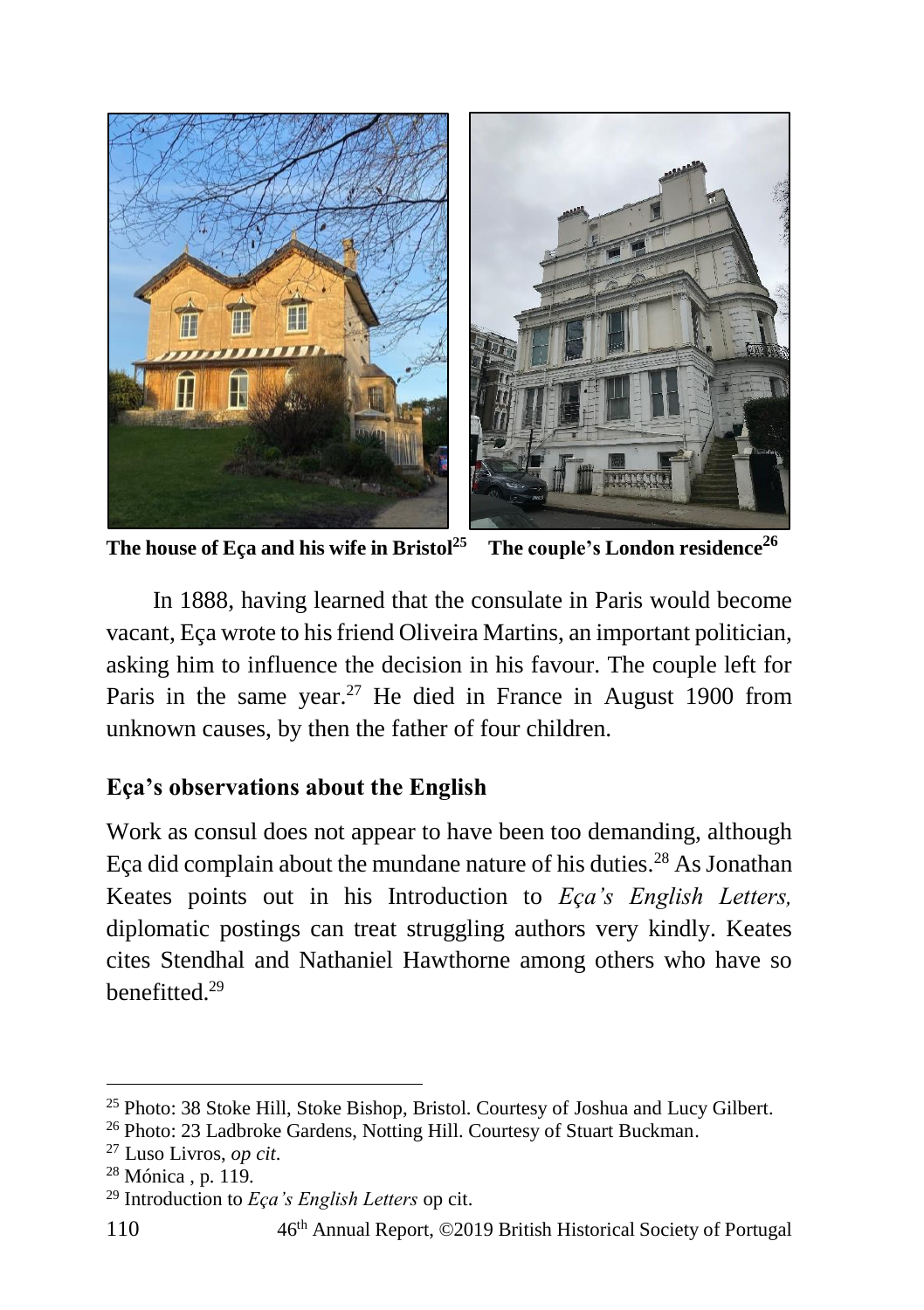His first published solo novel, *The Crime of Father Amaro*<sup>30</sup> , written mostly while he was working in Leiria in 1871-2 and mainly set in Leiria, was published in 1875 after his arrival in Newcastle. The publication was controversial as he had sent a draft to friends in Lisbon to review and they immediately started to serialise it. The novel is described by the English translator as "an attack on provincialism, on the power of a Church that allies itself with the rich and powerful, tolerates superstition and supports a deeply unfair and un-Christian society, and, more particularly, it is an attack on the absurdity of imposing celibacy on young men with no real priestly vocation".<sup>31</sup> Eça's attitude to the Church at that time is reflected in some of his letters back to Portugal from Newcastle and London, with English society giving him confirmation of his anti-clerical ideas. He admiringly reported on two young members of the nobility who dressed up as priests and visited all the taverns in the Strand, getting increasingly drunk and offensive. "Praise be to the two young lords who so cleverly invented this new revolutionary act!" he wrote, expressing surprise that "this way of discrediting the clergy had not yet occurred to the radicals".

Just over a month later, at the beginning of July 1877, he directs his admiration at a new British publication that exposed the "old Catholic method of a priest's domination in a family through his influence on the women". He considers that "the Catholicism of the *Syllabus*<sup>32</sup> has slowly begun to extend over England, trying to take control". He notes that the "bare severity" of English Protestant churches is thought to be too cold, fearing that they will first start by "introducing flowers, music, hymns and trappings", eventually leading to "secret confessions, penance, religious societies". "Little by little", he writes, "every Protestant church will become a Catholic church".

<sup>&</sup>lt;sup>30</sup> Published in English in 2018 by Dedalus, with translation by Margaret Jull Costa. He wrote *A Relíquia* (*The Relic*) earlier, drawing in part on his Palestine visit, but this was not published until 1887. Like *The Crime of Father Amaro,* it was extremely critical of the Church in Portugal.

<sup>31</sup> Introduction to *The Crime of Father Amaro*, page 2.

<sup>32</sup> Referring to the *Syllabus of Errors,* published in 1864 by Pope Pius IX, which was heavily criticised by Protestants.

<sup>46</sup>th Annual Report, ©2019 British Historical Society of Portugal 111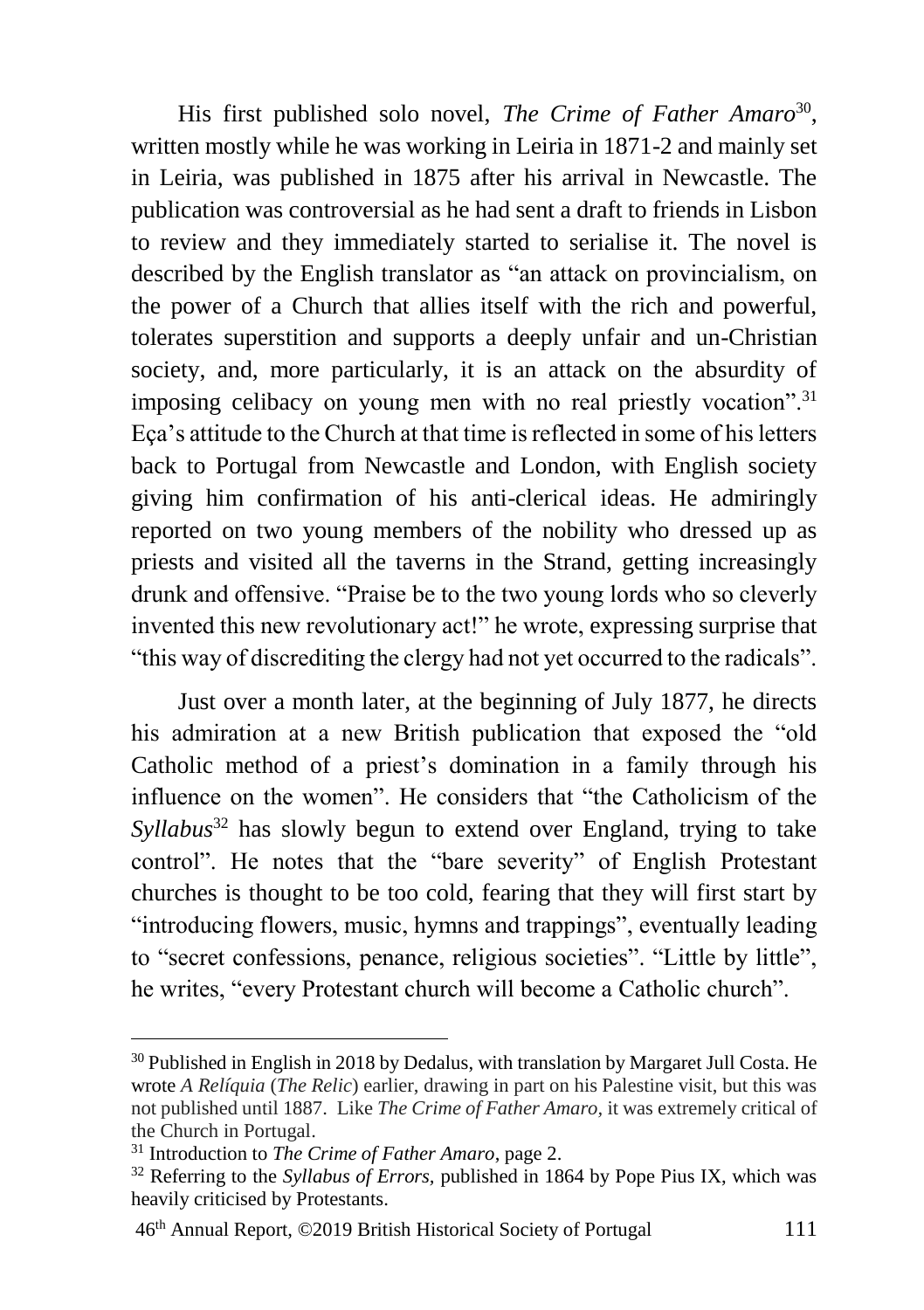Several of Eça's early letters from Newcastle discuss miners' strikes. The first Northumberland and Durham strike began on 29 May 1877 and Eça was perceptive enough to realise that the poverty of the miners and their lack of any savings meant that it could not last for long. His letters precede Emile Zola's *Germinal*, first serialized in 1884, which presented a realistic story of a coalminers' strike in northern France in the 1860s.<sup>33</sup> Eça saw justification for the owners' decision to reduce wages, pointing out that miners in the north were earning twice as much as those in Wales. Writing to the Foreign Minister he criticised the miners for failing to listen to their leaders, pointing out that the feeling of the miners seemed to be that "we shall die of hunger, but [the owners] will be bankrupt". He provided the Foreign Minister with vivid reports of one mass meeting, although it is unlikely that he attended it, embellishing newspaper reports instead.



**Statue of Eça de Queroz on Rua do Alecrim in Lisbon**

<sup>112</sup> 46th Annual Report, ©2019 British Historical Society of Portugal <sup>33</sup> https://www.theguardian.com/books/2010/jun/19/emile-zola-germinal-ruth-scurr.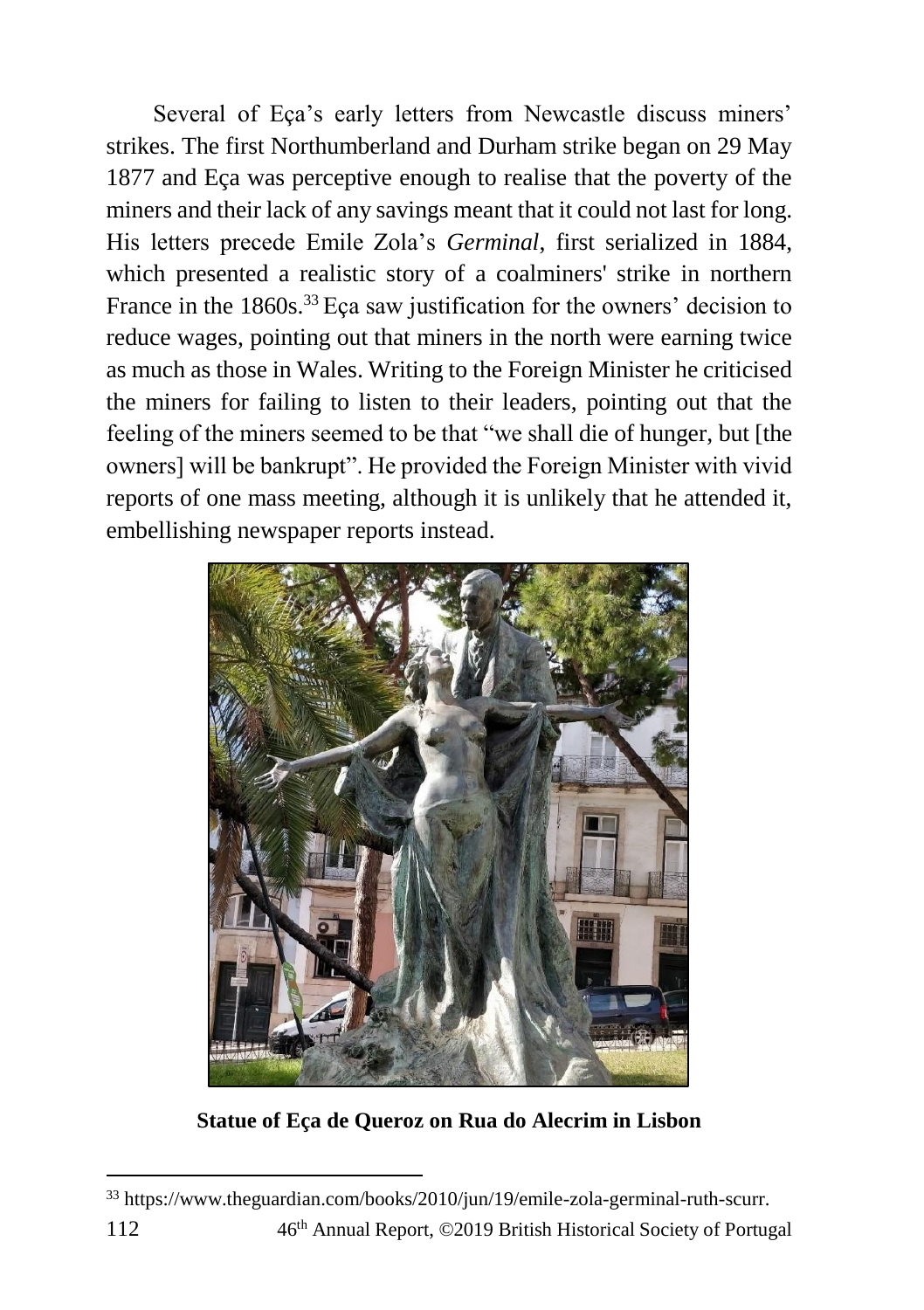Eça considered that the union leaders should avoid mass meetings because "six thousand men who shout and become impulsive in one place together naturally believe that the world belongs to them". He applauded the decision of the leaders to organise a ballot, which led to the miners agreeing to arbitration, as he believed that, away from mass meetings, the miners "would not dare to vote for strike action, with the ensuing misery for their wives and children, when faced in the cold light of day with their family responsibilities". However, by the following January the miners were once again on strike. Here Eça is supportive of the miners' cause, although not the strike action. The owners had arbitrarily reduced wages without going through the established arbitration process, a decision that was "unquestionably unjust". In April 1879, the miners were back on strike, following another attempt by the owners to reduce their wages. In writing again to the Foreign Minister, Eça provides a detailed explanation of the reasons why wages had been falling, showing a good understanding of economic realities such as supply and demand and market competition. At the same time, he recognised that these had to be counterbalanced by social justice.<sup>34</sup> He shows in this final letter on the topic a growing sympathy with the miners, which can be seen as the "germ of a preoccupation with crisis implicit in some of his fiction, notably *Os Maias*."<sup>35</sup>

Eça's non-official letters covered a wide range of topics that still sound relevant to this day. These were both serious and amusing, often in the same letter. For example, one written from London on 15 August 1877 discussed the willingness of the electorate to vote for complete fools, just because they were members of the nobility; the general incompetence of British police in dealing with sophisticated criminals; the fact that the Princess of Wales attended a performance at London's Criterion Theatre while her son was ill with typhoid; a dispute between a journalist from The Times and the British Ambassador in

l

<sup>34</sup> Mónica, p. 123.

<sup>35</sup> Freeland *op cit*. p.100. Freeland provides a detailed analysis of Eça's letters to the Foreign Minister on the subject of the miners' strikes.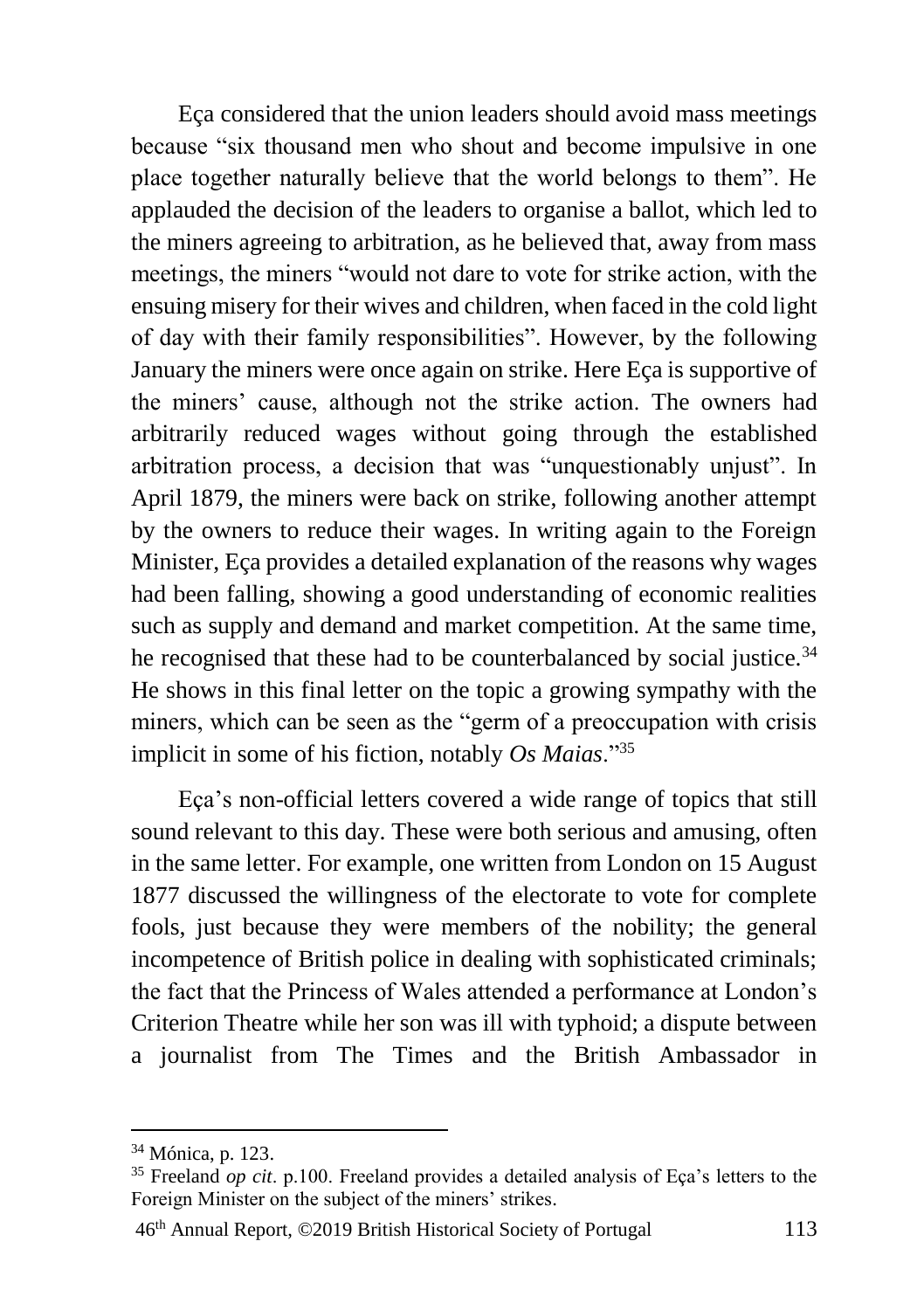Constantinople over the *Eastern Question,<sup>36</sup>* which resulted in the ambassador being dismissed; and a judgement by the Lord Chief Justice in which he implied that the criminal being sentenced had been too cowardly to commit suicide as an alternative to living in penal servitude in Australia for life. "If that is not chastising a defendant for failing to kill himself then I don't know what is. I was astounded."

In the same August 1877 letter Eça gives an update on "Mr Pongo", a gorilla on display at the Royal Aquarium in Westminster. This was the only gorilla in Europe at that time, on loan from Berlin, about which he had written in a previous letter. After reporting that Mr Pongo had been joined by three chimpanzees, describing their antics in a very anthropomorphic fashion, Eça concludes that "Mr Pongo detests Darwin!" Apparently, Charles Darwin paid a visit but no sooner had Mr Pongo seen him than he "furrows his brow, grinds his teeth, stares at him and then turns his back on him". Eça's explanation is that the gorilla is disgusted by a theory of evolution that puts such a strangelooking man as Darwin as a gorilla's direct descendant.<sup>37</sup> Sadly Mr Pongo was soon to die: "in the illustrious Pongo's stomach they found nails, a small penknife, corks, a monocle, gloves…. and other curious objects." In typical Eça fashion, he laments that the "godfather of the human race had no more discernment, no more dignity than any common or garden monkey in his choice of food. Such a disappointment!"

As we see with the story of Mr Pongo and Charles Darwin, Eça never held back from criticising or poking fun at those with a reputation. Visiting the 1877 Royal Academy exhibition at Burlington House on one of his frequent trips to London, he noted that it lacked a single work that "causes one to think". He singled out for criticism Edmund

<sup>36</sup> The *Eastern Question* is referred to several times in Eça's letters. It referred to the perceived political and economic instability in the Ottoman Empire, which was regarded as the "sick man of Europe". He also talks about the enthusiasm in Britain for going to war against Russia when that country was at war with Turkey (1877-78).

<sup>37</sup> For more about Mr Pongo see http://victoriancalendar.blogspot.com/2011/06/july-21-1877-pongo.html.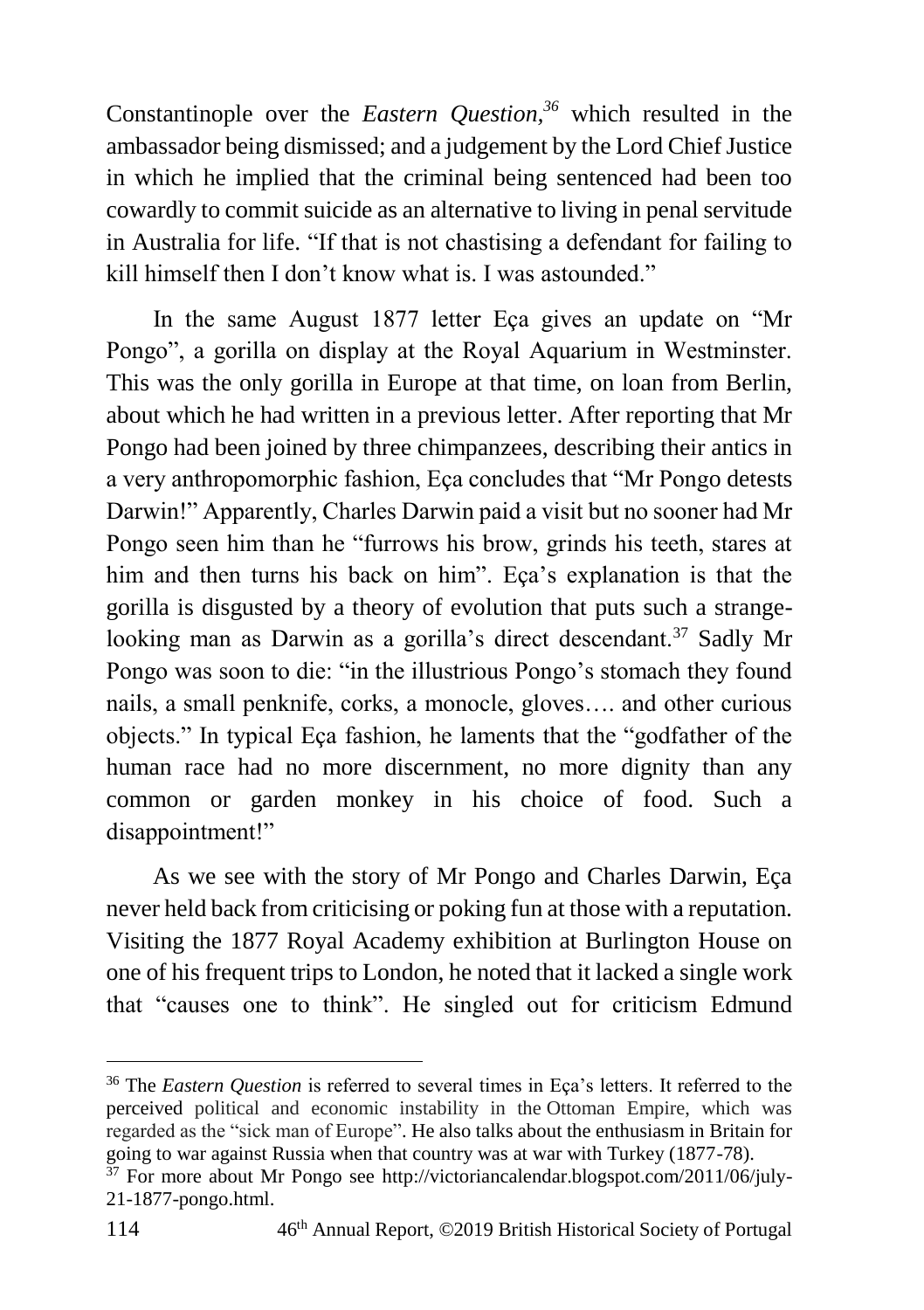Leighton and John Millais, "two great English artists", for the paintings they respectively exhibited, of a girl looking at a mirror and of a veteran. "That's what these two great artists have to say this year!"

Other observations about the English that raise a smile include his reaction to Christmas Pudding, "a heavy, indigestible concoction which everybody loves to see on the table, which no one touches and which grown-ups regard highly for the joy it gives to children." Commenting on Tennyson's method of avoiding tourists who were intent on meeting him on the Isle of Wight, by covering his face with a handkerchief, Eça notes that "An Englishman is always eccentric, even when he is sublime." But it appears that Englishmen of a particular class are uniformly eccentric. Speaking through the character of a pug dog in the letter *England and France – An Englishman's opinion,* Eça is of the view that "[Englishmen's] whiskers are the same cut and colour, they wear exactly the same coats, and have the same flower in their buttonhole; their gloves are the same shade; they walk with just the same spring in their step; speak with the same tone of voice and greet each other in the same brusque manner."

*O Primo Basílio* (*Cousin Bazilio*) <sup>38</sup> was published in 1878. Although most of his letters for publication were based on fact, while taking considerable dramatic licence, one published in 1878 may have been no more than a plug for the new book. In *Cousin Bazilio,* Luiza, a bored housewife,<sup>39</sup> has an affair with a cousin visiting from Brazil. Her maid finds compromising notes and blackmails her. Eça's very strange letter of 26 January announces that "English maids have …. [started] stealing compromising letters from their mistresses and selling them later for a respectable price." He goes on to discuss the sums required for the return of the letters, "a Platonic letter, £500; a letter talking of an assignation, £1000; allusions to the matter having been consummated, variable prices in response to the fortune of the fragile wife…… Love has become such an expensive thing." This promotion

<sup>39</sup> A topic Eça refers to several times in his letters.

 $\overline{a}$ 

<sup>38</sup> Dedalus European Classics, 2016, with a translation by Margaret Jull Costa.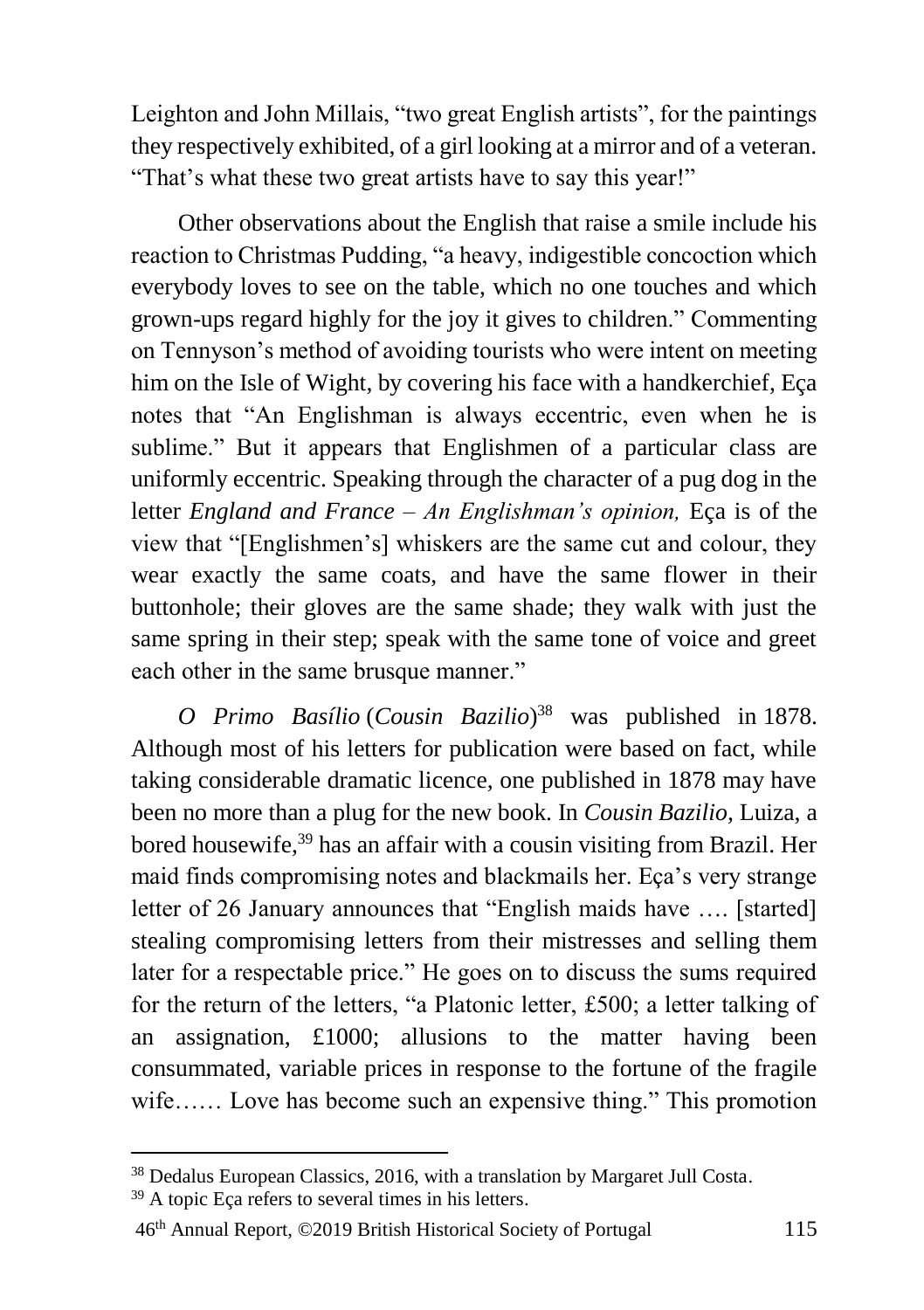campaign, if that is what it was, did Eça no harm. The novel's first print run of 3000 sold out immediately, due in no small part to the scenes of adulterous sex. The book prompted criticism, including from Eça's own father and from the Brazilian writer Machado de Assis, the latter writing of "the crude sensuality" of some of the descriptions.<sup>40</sup>

The topic of adultery also crops up in other letters. Inspired by a newspaper announcement that Sir Charles Tempest was seeking a judicial separation from his wife, Eça launches into diatribe about the decline in British upper-class morals. Based on information from "wellinformed journalists", he considers that there has been a transformation that has "quite destroyed English rectitude." He concludes that "adultery, running off with a lover, kidnapping, seduction, divorce and domestic crime have increased year on year, giving English high society the ever-putrid appearance of rotting fruit."

An early scene in *Cousin Bazilio* finds a bored Luiza thumbing through a much-worn copy of *The Lady of the Camellias* (also known as *Camille)* by Alexandre Dumas, *fils*. Eça seem to have a low regard for the "romantic" genre, which rather tied in with his then-radical view that women should be more active and not just housewives sitting at home reading indifferent works. In a letter from 1877 he discusses the explosion of romantic novels in England. "Dozens are printed weekly…….. the style is usually as predictable and monotonous as warm water dripping from a tap." He read one of these novels and concludes: "there is such an extraordinary collection of slush, incongruity and idiotic nonsense" that it is almost worth reading it "as a study of a strange case of human imbecility."

*The Lady of the Camellias* gets another mention when Eça attacks the Lord Chamberlain, who at that time had the power to decide which plays would be granted a licence for performance, thereby effectively being able to exercise censorship. Eça does not appear to necessarily oppose the idea of censorship: it is the plays that are and are not

<sup>40</sup> See Margaret Jull Costa's Introduction to Cousin Bazilio.

<sup>116</sup> 46th Annual Report, ©2019 British Historical Society of Portugal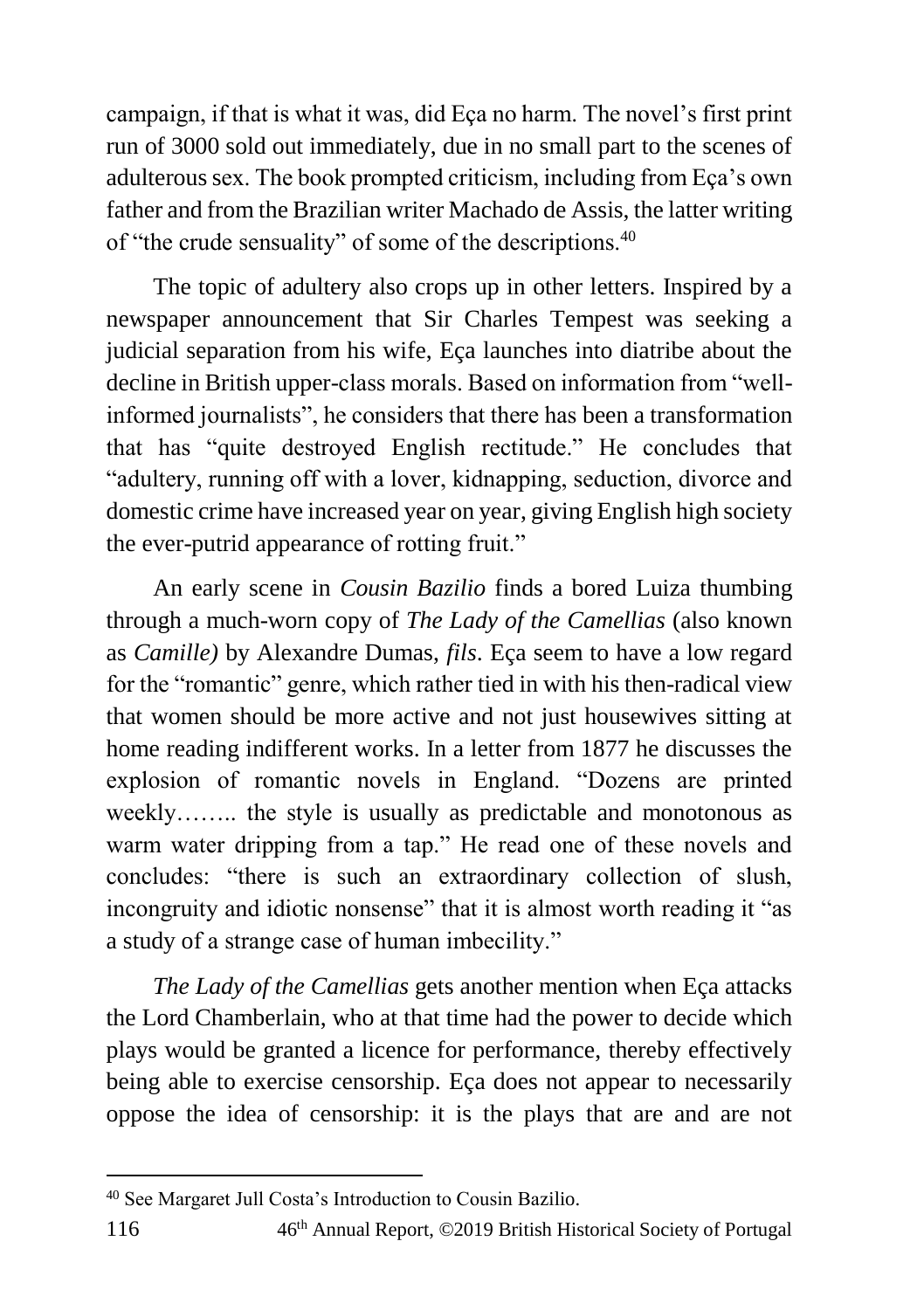censored that he finds confusing. Having visited the Alhambra theatre in London to see a play about adultery that he regards as "immoral… a brazen farce with its almost naked women", he cannot understand why this has been approved but *The Lady of the Camellias* has not. For him, the Lord Chamberlain was an "eccentric and unpredictable old fool of a bygone age." It would take another 90 years before the Lord Chamberlain finally lost his censorship role.

In a letter written to the journalist Mariano Pina in June 1885, after he had been in England for a decade, Eça defends it against criticism from the French that it is just a "commercial country". He argues that its main export is ideas and "the great part of these are exported to France!" He cites Darwin, Herbert Spencer, Dickens, John Stuart Mill and George Eliot to justify his claim that England comes first "among thinking nations". However, this argument seems to be forgotten in another letter he wrote while in Bristol when he complains: "Everything about this society is disagreeable to me – *from its limited ways of thinking* to its indecent manner of cooking vegetables."<sup>41</sup>

His paradoxical relationship with England continues when the former Prime Minister, Benjamin Disraeli, dies in April 1881. This prompted a long letter from Eça for newspaper publication, entitled *Lord Beaconsfield*. While acknowledging the eminence that Disraeli achieved, he struggles to understand why. "[He] cannot in any way be connected with any great progress in English society," he asserts. He also does little to hide his lack of regard for Disraeli's novels, although he does acknowledge that it was not particularly lucky of Disraeli to be published at the same time as Dickens, Thackeray and George Eliot. At the end the Francophile Eça asks whether Disraeli was happy, concluding that the answer was in the negative, because: "this triumphant man lived with a secret, a small, absurd disadvantage: his French was far from fluent!"<sup>42</sup>

46th Annual Report, ©2019 British Historical Society of Portugal 117

<sup>&</sup>lt;sup>41</sup> See Introduction to Eça's English Letters by Jonathan Keates, and Eça de Queirós e a Inglaterra by Americo Guerreiro de Sousa.

 $42$  According to Mónica, op cit, p 10, Eca claimed that the main reason for his acceptance to Coimbra University was that he spoke fluent French.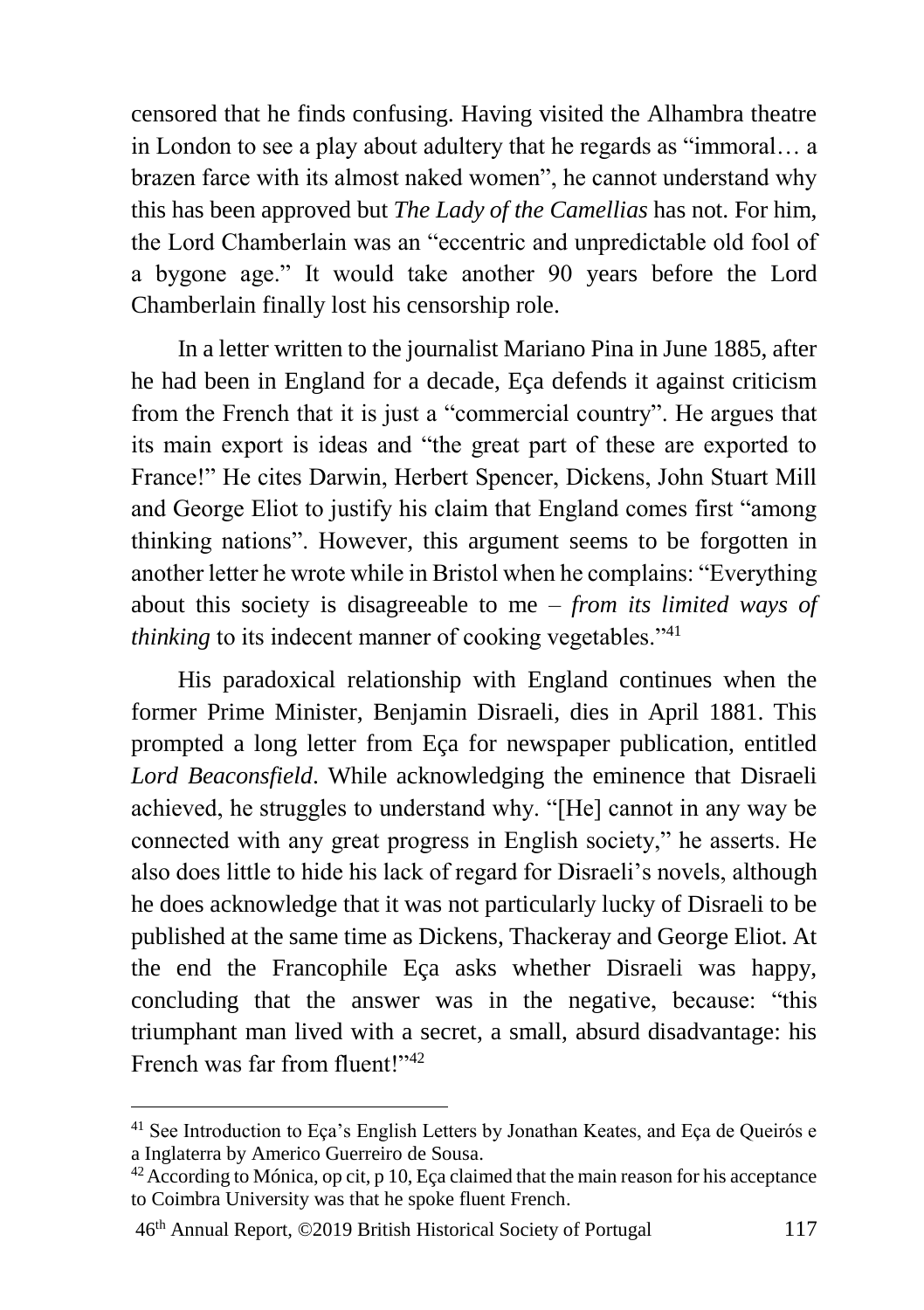The social conscience evidenced by his letters about the Newcastle miners is also seen when he turns his attention to Ireland. Writing about the Irish National Land League, which sought to abolish landlords in Ireland and enable tenant farmers to own the land they worked on, Eça notes that England, "rather than disturb the tyrannical interests of a thousand or so rich landlords, leaves four million men in misery……. The working class is dying of hunger, and the landlords grow indignant and call for the help of the English police when the workers demonstrate their absurd revolutionary desire – to eat!" At that time Ireland was not yet independent. Eça considered that the reformers confused the issues of independence with "the complaints of an oppressed proletariat" and felt sure that land reform would have been more acceptable if the English had not seen "wretched farmers" as being a threat to the Union.

On 23 January 1882, *The Times* published a report of a speech by the then Home Secretary, Sir William Harcourt. There was an ongoing dispute between the paper's management and its compositors, one of whom, who was never identified, managed to insert the following line of text in the report at the last minute: *The speaker then said he felt inclined for a bit of f…ing.* The insertion was not spotted until the issue had been widely distributed and, according to Eça, it cost *The Times* a fortune to buy back unsold copies from the distributors as well as sold copies.<sup>43</sup> This gave Eça material for one of his *Cartas de Inglaterra*. He avoided using the 'f word', but employed considerable exaggeration (or "shamelessly embroidering" as Jonathan Keates puts it), translating the one line into several to put the following words into Harcourt's mouth:

"I, for my part, am happy. I feel like going on a spree! Why should we not, indeed, have a real feast, with rivers of wine and willing women? Ah – lovely wenches! You ladies who are listening to me now, let down your hair and let's have some merry-making, let's have an orgy! Here's to our debauch! Bring on the champagne! Here's to love; let's have some rapture!"<sup>44</sup>

<sup>43 &</sup>quot;The Harcourt Interpolation". https://en.wikipedia.org/wiki/Harcourt\_interpolation. <sup>44</sup> Introduction to Eça's English Letters, p. xv.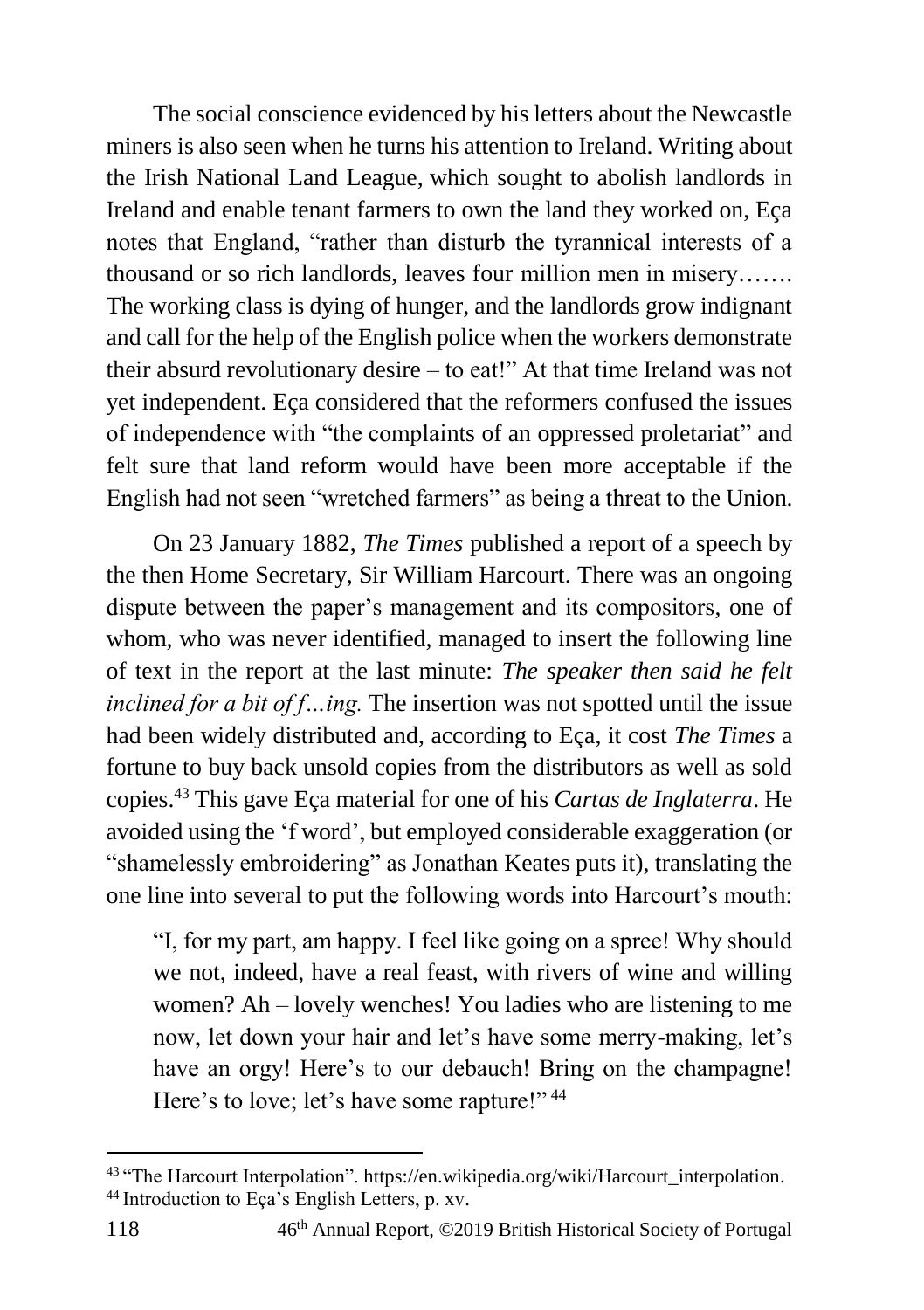The letter also gives Eça a chance to inform his readers of the role [then] played by *The Times* in English society. But the real humour comes from Eça's imaginings of the consternation the interpolation had caused when it reached "those reserved English homes." He speculates on the impact on an "old and devout duchess", a newlywed couple, and an 18-year-old girl reading out the lines to an old uncle.



**The** *Vencidos da Vida* **group (Life's Losers), in 1888.**

**Left to right: sitting, Guerra Junqueiro, the Count of Sabugosa, Eça de Queirós, the Count of Arnoso; standing, the Marquis of Soveral<sup>45</sup>, Ramalho Ortigão, Carlos Mayer, the Count of Ficalho; on the stairs, Carlos Lobo d'Ávila, and Oliveira Martins.**

46th Annual Report, ©2019 British Historical Society of Portugal 119

<sup>45</sup> He was First Secretary at the London Embassy in 1885 and Minister in London from 1891 to 1910. He is the subject of a biography by the late Chairman of the British Historical Society of Portugal, Paulo Lowndes Marques, entitled *O Marquês de Soveral, Seu Tempo e Seu Modo (The Marquis of Soveral: his time and his manner)*.